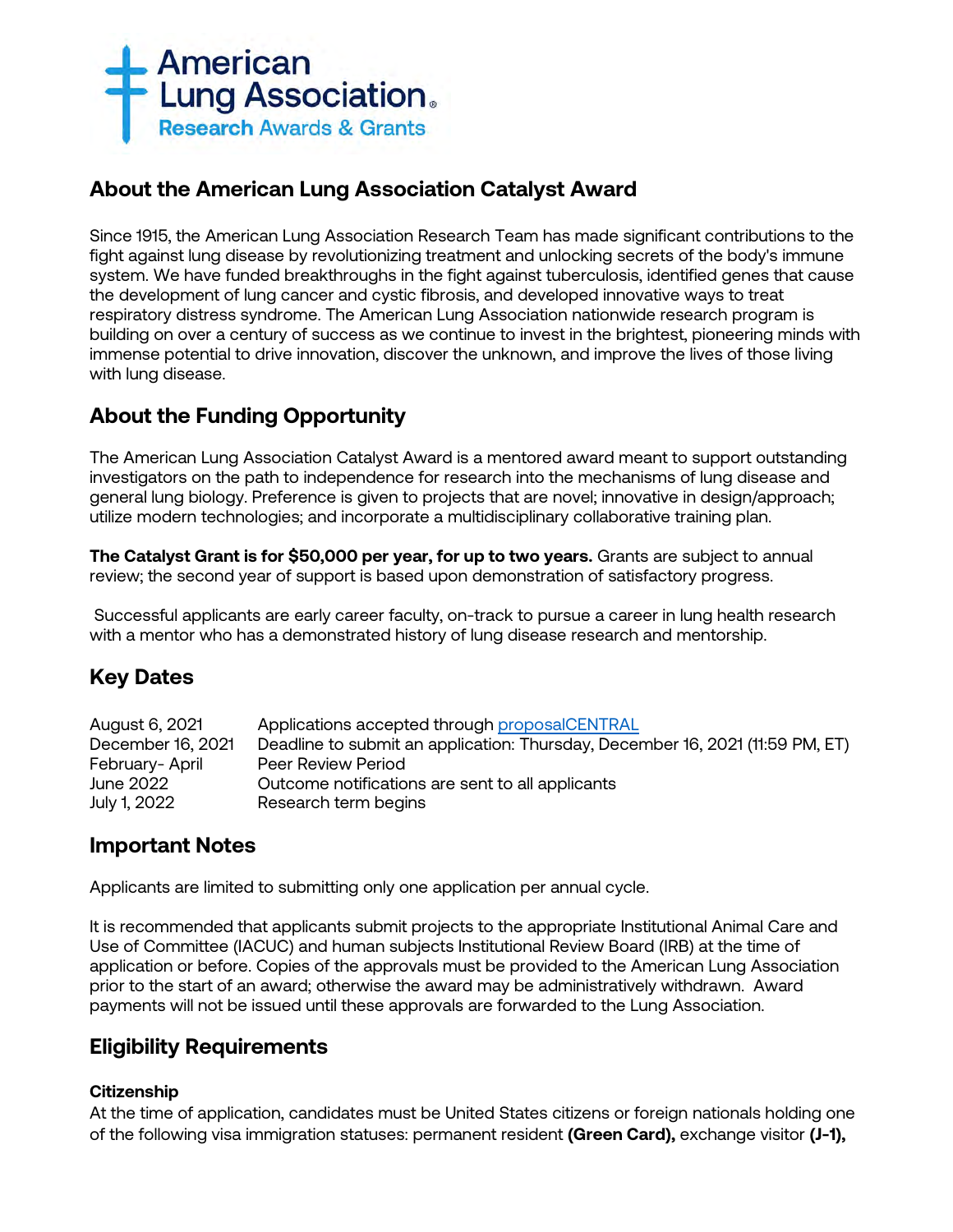

temporary worker in a specialty occupation **(H-1B),** Canadian or Mexican citizen engaging in professional activities **(TN),** Australians in Specialty Occupation **(E-3)** or temporary worker with extraordinary abilities in the sciences **(O-1)**. At the time of application and throughout the award, an applicant must be employed by a U.S. institution.

## **Mentor Requirement**

Applicants should be on-track to pursue a career in lung disease research with a mentor who has a demonstrated history of research experience and mentorship.

## **Education and Experience**

At the time of application, the applicant must hold a doctoral degree and have a faculty appointment or equivalent with demonstrated institutional commitment (salary support, research space) in a recognized academic or other not-for-profit institution. This award is intended to support investigators prior to receipt of career-development awards, like K08, K23, K99 or similar careerdevelopment award.

Fellows and PhD post-docs are eligible to apply only if their Department Chair can assure a promotion to faculty status by the start of the award.

MD applicants must have completed two years of post-doctoral research training by the start of the award.

*Medical residents, those presently enrolled in a degree program (e.g., graduate students), and established investigators are not eligible to apply.* Factors that are considered indicative of an established investigator include, but are not limited to, academic rank of professor or associate professor; awards of established investigatorship (e.g., NIH-R01 Awards, Veterans Administration Merit Review Awards), an extensive bibliography, or a national reputation as an investigator in their field.

# **Peer Review**

Applications determined by administrative review to be eligible for funding will go through a rigorous external peer review process. Factors considered when reviewing applications include:

- Scientific merit, technical feasibility, innovation in approach, design and methodology
- Applicant's education, experience, productivity and recommendation letters
- Research environment and mentorship plan
- Likelihood that the applicant will engage in an ongoing career in lung health research
- Department Chair (or equivalent) letter clearly assuring faculty appointment and demonstrating institutional commitment before the start of the award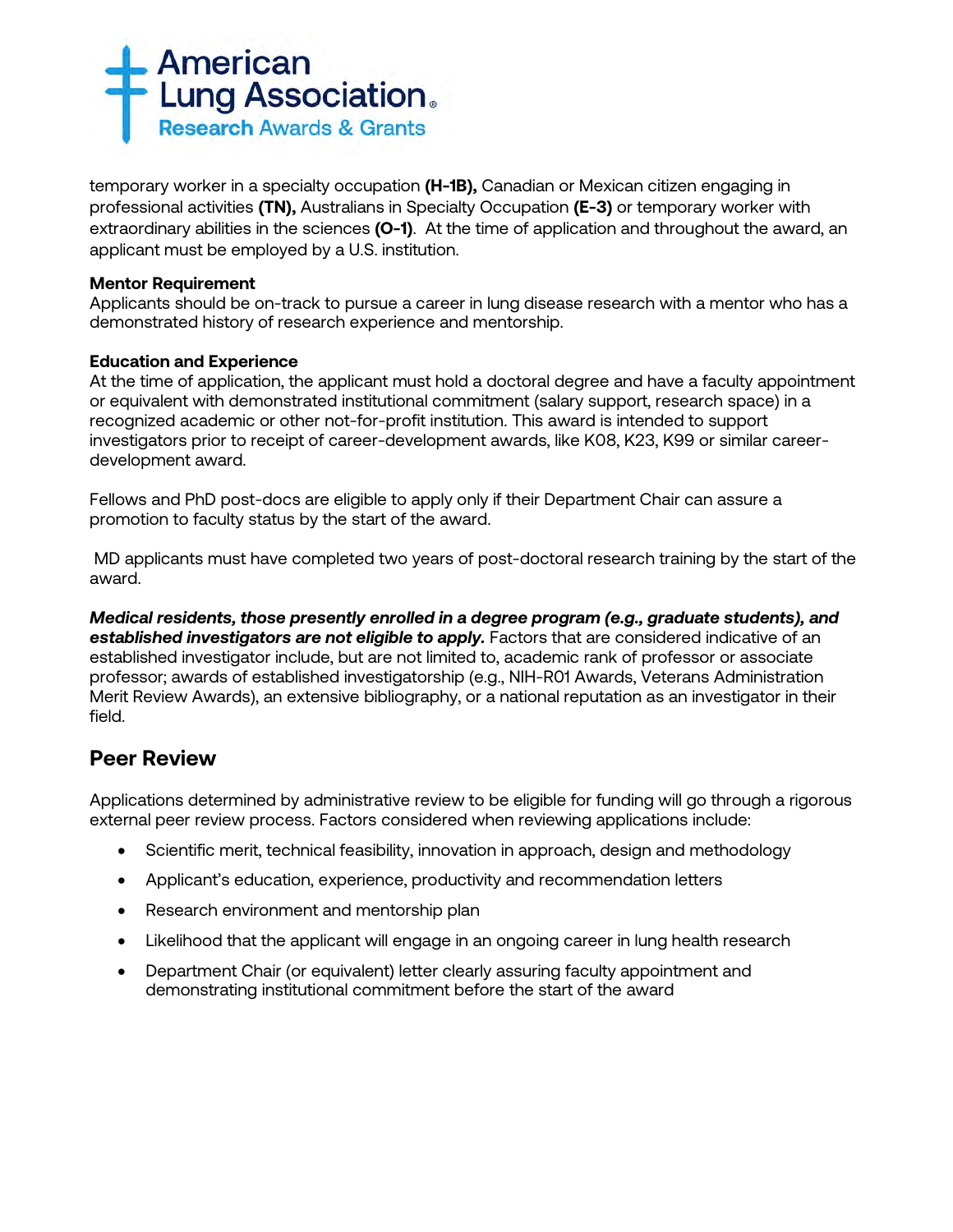

# **Catalyst Award Application Guide**

**The American Lung Associations used the e-grantmaking website, proposalCENTRAL, to process all awards and grants applications. Please access this website at: [https://proposalcentral.altum.com](https://proposalcentral.altum.com/)**

**For questions about the electronic application process, e-mail: [pcsupport@altum.com](mailto:PCSUPPORT@ALTUM.COM)** 

### **PROPOSAL SECTIONS**

#### **Title Page**

To initialize your application, enter a title for your project.

Applicants are also asked to select the first-year monetary amount requested. The project start and end dates are automatically entered for you as we do not allow flexible start dates. The American Lung Association award period is July 1, 2022 to June 30, 2023.

Once complete, click the 'SAVE' button and watch the gray Proposal Navigation box on the left portion of your screen become activated. Click 'NEXT' or on a section name to move to another section.

### **Download Templates & Instructions**

All downloadable files are located on this page and consist of instruction files and required templates for your application submission. Click the 'DOWNLOAD' icon for each file, and 'SAVE' to your computer*.* Go to the "Research Plan and other Supporting Documents" menu option in the gray navigation menu to upload your completed template files.

## **Enable Other Users to Access this Proposal**

This section allows you to give other users access to your grant application. When you give a person access to your grant application, you can give them one of three levels of permissions: View (cannot change any details), Edit (can view and change information in the grant application, but cannot submit or view the access permission page), or Administrator (can view, edit and submit the application, as well as give access rights to others).

#### **Applicant Contact Information**

The person who creates the application is the default Applicant. Contact information from this person's Professional Profile, including primary institution affiliation, is automatically loaded to this section of the application. As all American Lung Association correspondence occurs with the Applicant, please provide the correct contact information for the applicant. The Sponsored Research Program Office is **NOT** acceptable.

To change the Applicant and the institution affiliation, choose from the list of available names and institutions. For privacy reasons, the list contains only the following: the name and institution of the person who created the application and the names of individuals included in the Access Permissions section of their Professional Profile (such as administrators at the institution). If, after changing the Applicant you need to update the contact information that appears below it, you can click 'EDIT PROFESSIONAL PROFILE' to go directly to your Professional Profile. You can exit this screen and select the 'PROFESSIONAL PROFILE' tab from the proposalCENTRAL management window and changes will be automatically uploaded to the Applicant screen. Contact information and institution affiliation from the selected Applicant's Professional Profile is preloaded to the Applicant's contact information section below.

**Complete all the required fields that are marked with a red asterisk**.If the required fields are incomplete or incorrect, changes must be made in the Applicant's Professional Profile. You can go directly to the selected Applicant's Professional Profile by clicking the button 'EDIT ACCOUNT INFORMATION.' Alternatively, you may exit the Applicant's section and use the Professional Profile tab in your proposalCENTRAL management window which is usually located in a different proposalCENTRAL browser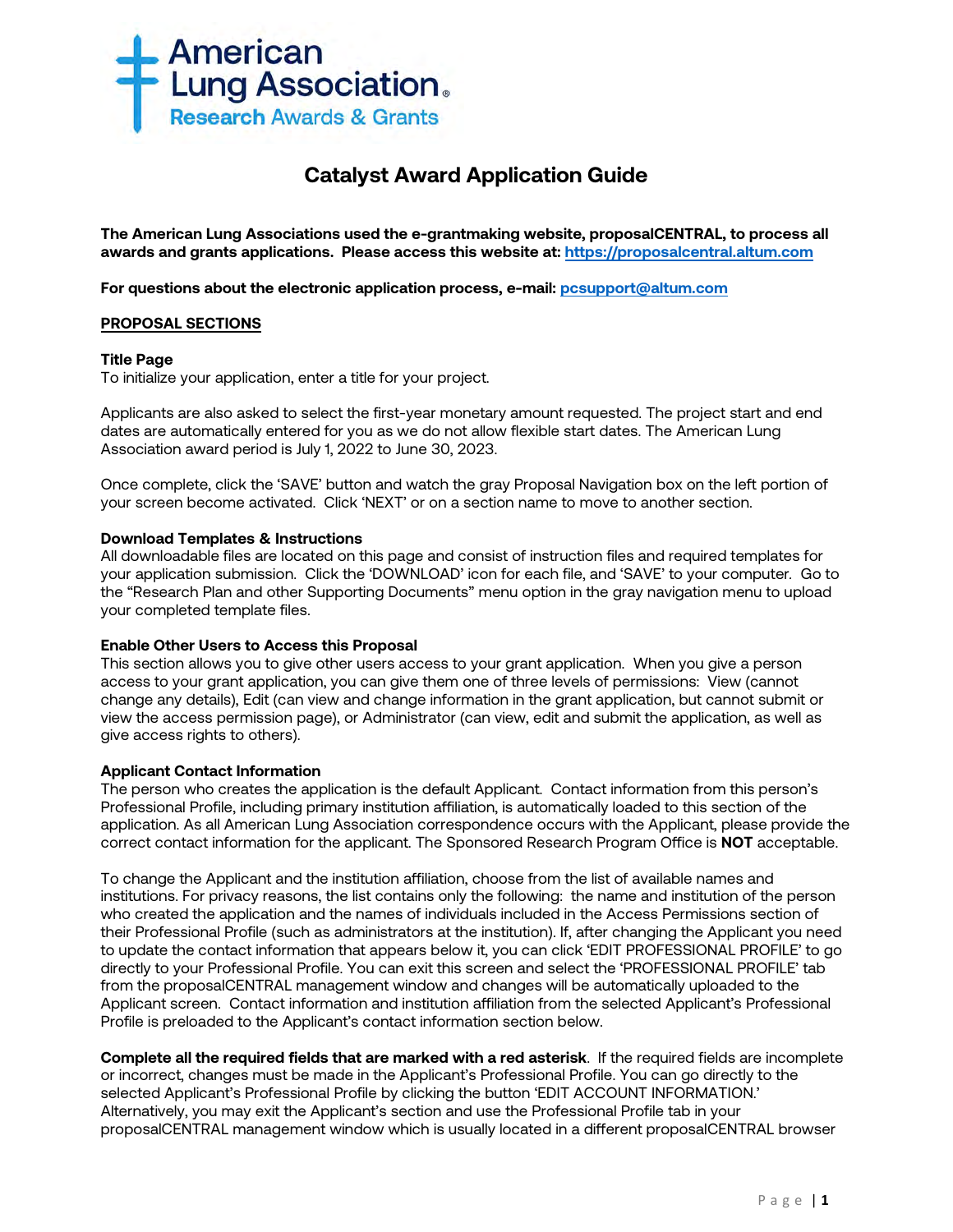

window than the application. **The percent of Applicant's total effort currently devoted to each of the listed activities must be indicated before going on to the next section.**

#### **Institution and Contacts**

The institution of the Applicant will be as selected as the default Institution and will have primary contractual responsibility for the grant if awarded. Institution information is pre-loaded to this section of the application. **NOTE: If the required fields marked by a red asterisk are incomplete or incorrect, changes must be made in the Institution Profile.** To change the Institution choose from the list of institutions and press the button 'CHANGE INSTITUTION'. Initially, the list contains only the following: the current institution, the institutions that you listed in your Professional Profile, and any other institutions that include your UserID in their Access list. Use the 'SEARCH' option to search the other institution profiles available in proposalCENTRAL. Results of the Search will be added to the list of institutions. To change the Institution choose from the new list of institutions and press the button 'Change Institution'. If, after changing the Institution you need to update the contact information that appears below it, contact the Grants and Contracts office of your institution to update the Institution Profile or call Customer Service at proposalCENTRAL at 1-800-875-2562 for assistance.

Next, choose the appropriate institutional officials for the particular grant program; (\*) indicates a required contact. There are two ways to enter contact information for the requested contact - you can select from the list of Institutional Officials from the Institution Profile of the Institution selected at the top of this page OR enter an email for the appropriate contact and complete and save the form. When you have selected the appropriate institution officials, click the red 'ADD' button. The contact information is loaded into your proposal and the contact will be shown in the table below. Be advised that the contact form may be prefilled with some information if the email you entered is already associated with a proposalCENTRAL user.

### **Key Personnel**

The applicant is responsible for listing all personnel who will have a significant role with the research project (i.e., will have impact on project content, data collection, data interpretation). **Mentors must be listed as Key Personnel. DO NOT** list the applicant in this section.

## *Steps for the Applicant to Submit Key Personnel:*

- Enter the email address of the key personnel in the text box provided and click '+' to add.
- A window will open; enter the requested information. Complete all the required fields that are marked with a red asterisk. If the person is already registered in proposalCENTRAL, some information will be pre-loaded into the contact form.
- Click the 'SAVE' button and 'CLOSE WINDOW'.

Note: All edits and deletions to key personnel must be done in the Key Personnel table. Changes will be for this proposal only. Permanent changes must be made in the person's Professional Profile.

#### **Letters of Recommendation**

All applicants must provide **3** letters of recommendation**. Duplicate letters from the same person are not accepted and may be grounds for an application to be administratively withdrawn.** 

One of the three letters must be written by the applicant's Mentor and labeled as such. The Mentor's letter must acknowledge the mentorship of the applicant along with an explanation of the plan for the applicant's professional growth. The letter should explain the supervised experiences that would be offered to the applicant, the systems by which progress would be monitored, and how the awardee's progress would be evaluated.

Letters of Recommendation are critically important and should address the candidate's competence and potential to develop into an independent investigator. **The recommendation letters should be from individuals not directly involved in the application, but who are familiar with the applicant's qualifications, training, and interests.** Only individuals who can make the most meaningful comments about the candidate's professional training and qualifications for a research career should be used as referees.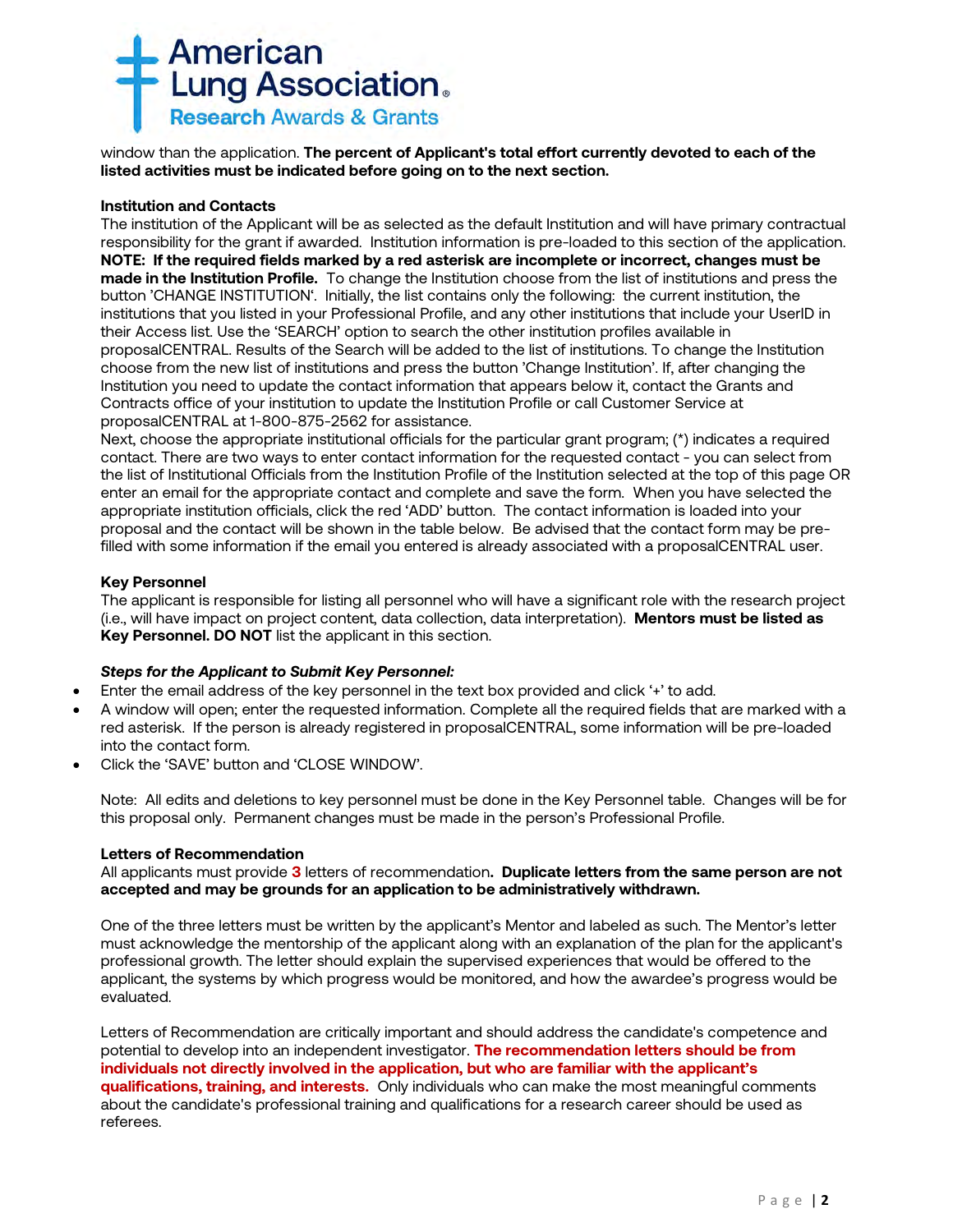

## *Steps for the Applicant to Contact the Referee:*

- Enter the email address of the referee in the text box provided and click '+' to add.
- A small window will open; enter the Last Name and First Name of the referee. If the referee is already registered in proposalCENTRAL, the name will automatically display in the window.
- Click the red 'SEND EMAIL' button and 'CLOSE WINDOW.' An email will be sent to the referee from proposalCENTRAL requesting a Letter of Recommendation. The email will include instructions and a link for the referee to upload the completed Letter of Recommendation, directly to your grant application.

You will see that once the email has been sent, referee information will be displayed in the accompanying table. You can refer to this table to check on the status of the letters that have been uploaded to your application. When each of the letters is uploaded, the status will display as 'SUBMITTED.' You may want to check periodically on the status of the referee letters. *Letters of Recommendation are to be completed and signed on institutional letterhead and 'UPLOADED' to the applicant's application in proposalCENTRAL by the Referee.* Electronic signature is permitted. After the applicant submits the application, letters of recommendation cannot be changed. The referee will not have access to any portion of your grant application in the upload process.

## *Please note: Recommendation letters are separate from the Department Head Statement required as part of the Research Plan. An application must have a total of 4 letters (3 recommendations and 1 Department head statement).*

## **Project Summaries**

## *General Audience Summary*

Provide a succinct and accurate description of the research project in non-scientific terms that could be clearly understood by a general audience. Do not include any proprietary or confidential information. Please observe the following limitations for the general audience summary:

- Limit the summary to 1,000 characters or less.
- Information entered in this field must be text only: scientific notations, special characters, special fonts, and other rich-text formatting (e.g., bold, italics, underline) cannot be saved or displayed.
- Please type continuously do NOT click 'ENTER' at the end of each line. After a cut and paste, check the text to make sure the lines are continuous. Click 'ENTER' to begin a new paragraph(s).

## *Technical Audience Summary*

Provide an abstract of the research project in technical terms that would be appropriate for experts in the field. Do not include any proprietary or confidential information.

Please observe the following limitations for the technical abstract:

- Limit the abstract to 3,000 characters or less.
- Information entered in this field must be text only: scientific notations, special characters, special fonts, and other rich-text formatting (e.g., bold, italics, underline) cannot be saved or displayed.
- Please type continuously do NOT click 'ENTER' at the end of each line. After a cut and paste, check the text to make sure the lines are continuous. Click 'ENTER' to begin a new paragraph(s).

## *Scientific and Research Categories*

Select the most appropriate category(s) for your proposed project in order of relevance. Select choices carefully as they will partially be used to facilitate selection of scientific peer reviewers.

## **Assurances**

All research funded by the American Lung Association must comply with federal requirements regarding the use of human subjects, animals or biohazards in research. *It is recommended that applicants submit projects to the appropriate Review Board at the time of application or before.* 

## *Human Subjects and Stem Cells*

Applicants/ awardees conducting research on human subjects and/or human stem cells must comply with the provisions of the United States Department of Health and Human Services 45 C.F.R. pt. 46 to the same extent as each would were the research funded by the National Institutes of Health.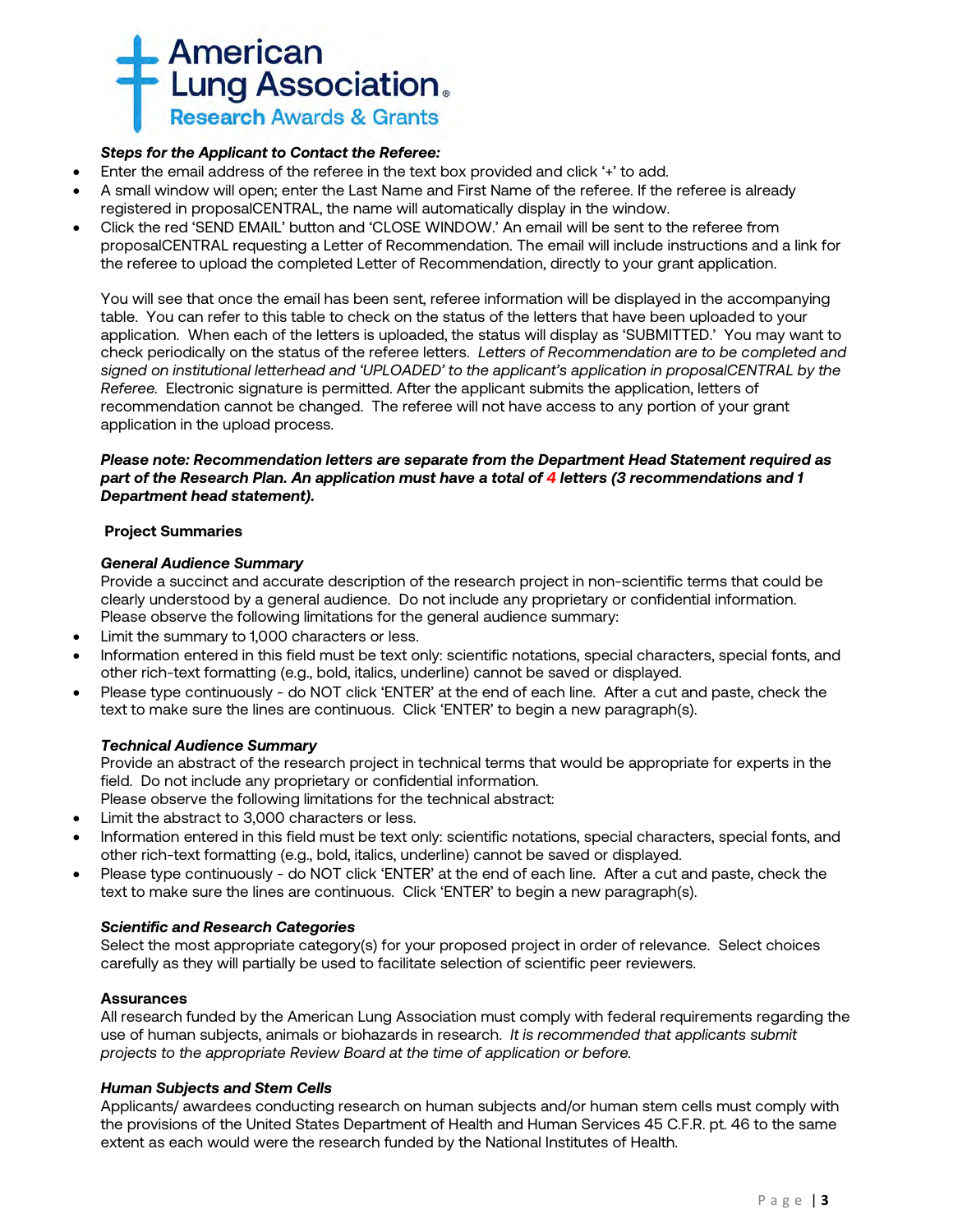

Indicate whether the proposed project involves Human Subjects. If so, add the institutional OHRP Assurance Number as well as the individual proposal IRB status – "approved", "exempt" or "pending". If approved or exempt, please provide the corresponding date of approval or exemption.

## *Animal Use*

The American Lung Association allows animal use in biomedical research only when no other means of obtaining scientifically sound, valid and useful results are available. Applicants/ awardees must comply with the Public Health Service Policy on *Human Care and Use of Laboratory Animals* and the National Research Council *Guide for the Care and Use of Laboratory Animals* to the same extent as each would were the research funded by the National Institutes of Health.

Indicate whether the proposed project involves vertebrate animals. If so, add the institutional Animal Welfare Assurance Number as well as the Institutional Animal Care and Use of Committee (IACUC) status – "approved", "exempt" or "pending". If approved or exempt, please provide the corresponding date of approval or exemption. Also, indicate whether or not the institution has been accredited by the Association for Assessment and Accreditation of Laboratory Animal Care (AAALAC). Applicants from institutions that do not have an IACUC or accreditation from the AAALAC are not eligible to apply.

#### *Biohazards*

Biohazards are broadly defined to be recombinant and/or infectious and tumor materials that may be deleterious to normal organisms upon controlled exposure.

Indicate on the electronic application the Institutional Biosafety Committee (IBC) status. If approved, please provide the corresponding date of approval on the electronic application. If "exempt" from IBC approval within your institution, place "exempt" and the date the exemption was approved."

### **Research Plan and Other Supporting Documents**

## **Part I. Templates and Uploaded Files (attachments):**

Click the 'DOWNLOAD' icon for each template file, and 'SAVE' to your local workstation to complete**.**

#### **Using the Provided Templates**

Before submitting an application, the following components must be uploaded to proposalCENTRAL. All components of the application require the use of provided templates also available on this page. All the required attachments are listed in the section directly above the templates section. This display is merely a tool to help you keep track of your completed *required* files. Once you upload a completed "required" template, the template name will display in the "Current List of Uploaded Attachments." The 'VALIDATE' link in the Navigation Menu of the online application serves as a tool to check that all *required* attachment files are included in your application. *The Validate link will also check for any missing required online entries.*

## **Language and Format Requirements**

All applications must adhere to the following language and format requirements. *Not adhering to these requirements may result in an application being administratively withdrawn.*

- $\checkmark$  The applicant's name should always be in the top 'HEADER' portion. The header information should carry forward to subsequent pages in the template.
- $\checkmark$  Use English only and avoid jargon and any unusual abbreviations. Your application should read like a Scientific American journal article.
- $\checkmark$  Use Arial 11 point font size, the NIH-suggested font, unless otherwise specified in the instructions for a specific template.
- $\checkmark$  Be consistent with the use of font styles and indentation.
- $\checkmark$  Type density, including characters and spaces, must be no more than 15 characters per inch (cpi). For proportional spacing, the average for any representative section of text must not exceed 15 cpi.
- $\checkmark$  No more than 6 lines of type within a vertical inch.
- $\checkmark$  Margins, in all directions, must be at least  $\frac{1}{2}$  inch.
- $\checkmark$  Figures, charts, tables, figure legends, and footnotes may be smaller in size but they must be clear and legible.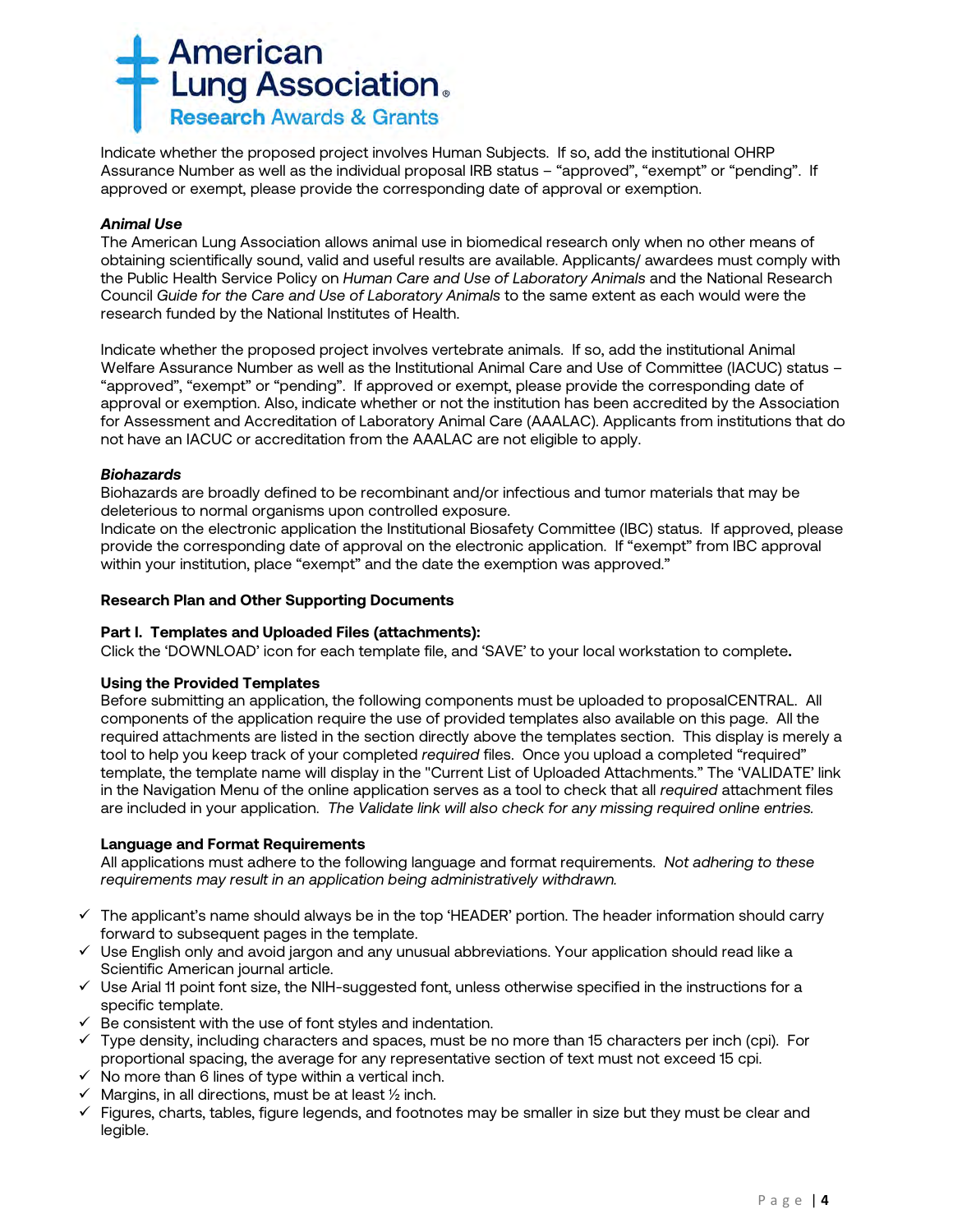

- $\checkmark$  Applicants are responsible for correcting any changes to templates resulting from input of data. Data should be completed in the space provided. Each template page must respect the original margins on all sides.
- $\checkmark$  Attached files should be no larger than 3-5 MB to facilitate review of the application. Very large files can make a full and comprehensive review of the application difficult. The objective is to find a balance between the content of your application and file size.

## **Uploading to Online Application**

Attachment files must be submitted and uploaded to electronic application as PDF files. Once attachments are uploaded, you will get a confirmation message and see that your file is now listed in the "Uploaded Attachment" section of the screen. Two links are available in each row of an uploaded attachment: **DEL** and **SHOW**. "Del" allows you to delete the file, if necessary, and "Show" opens the uploaded file. It is strongly recommended that you *open and review* your uploaded file. If, for any reason, you wish to modify the file, make the revisions in the *original* document (offline), *convert* the file to PDF and once again, *attach* the newly revised file. *Remember to delete any previously submitted versions of the file.*

#### **Part II. Biographical Sketch**

Using the template provided, submit biographical sketches for the applicant and all key personnel listed in Section 6, including the applicant's mentor. **Biographical Sketches must not exceed four (4) pages for each person and should provide the following information about each key person, starting with the applicant:**

**Personal Statement:** Briefly describe why your experience and qualifications make you particularly wellsuited for your role in the project that is the subject of the application. Also, briefly describe any changes in primary field of interest and/or career gaps due to personal or professional circumstances that may have affected your scientific advancement or productivity.

**Positions and Honors:** List in chronological order previous positions, concluding with your present position. List any honors.

**Contributions to Science:** Address the historical background that frames the scientific problem; the central finding(s); the influence of the finding(s) on the progress of science or the application of those finding(s) to health or technology; and your specific role in the described work.

**Selected peer-reviewed publications (in chronological order and no more than 15):** Do not include manuscripts submitted or in preparation; abstracts or posters. Please choose selected publications based on most recent, importance to the field, and/or relevance to the proposed research.

**Research Support:** List selected ongoing or completed (during the last three years) research projects (federal and non-federal support). Begin with the projects that are most relevant to the research proposed in this application. Briefly indicate the overall goals of the projects and responsibilities of the key person identified on the Biographical Sketch. Do not include number of person months or direct costs.

#### **Part III. Budget and Justification**

Using the template provided, submit a budget and justification for your research project. Awards are only given in one year increments but all awardees will be given the opportunity to renew their project for a second year of funding. *Funding is contingent on individual progress during the award year and the availability of funds.*

Applicants must to request an amount appropriate for the specific award.

#### **Budget Spreadsheet**

The first page asks the applicant to estimate direct costs for the first year of the proposal only. The second page asks the applicant to estimate direct costs for the entire period of the award. Indirect costs are **not** allowed for any American Lung Association award. Where applicable, only indicate dollars **(no cents)**.

**Personnel:** For junior-level Investigator Awards there is an institutional base salary limitation of \$199,000. Fringe benefits may be requested provided such are treated consistently by the applicant's organization as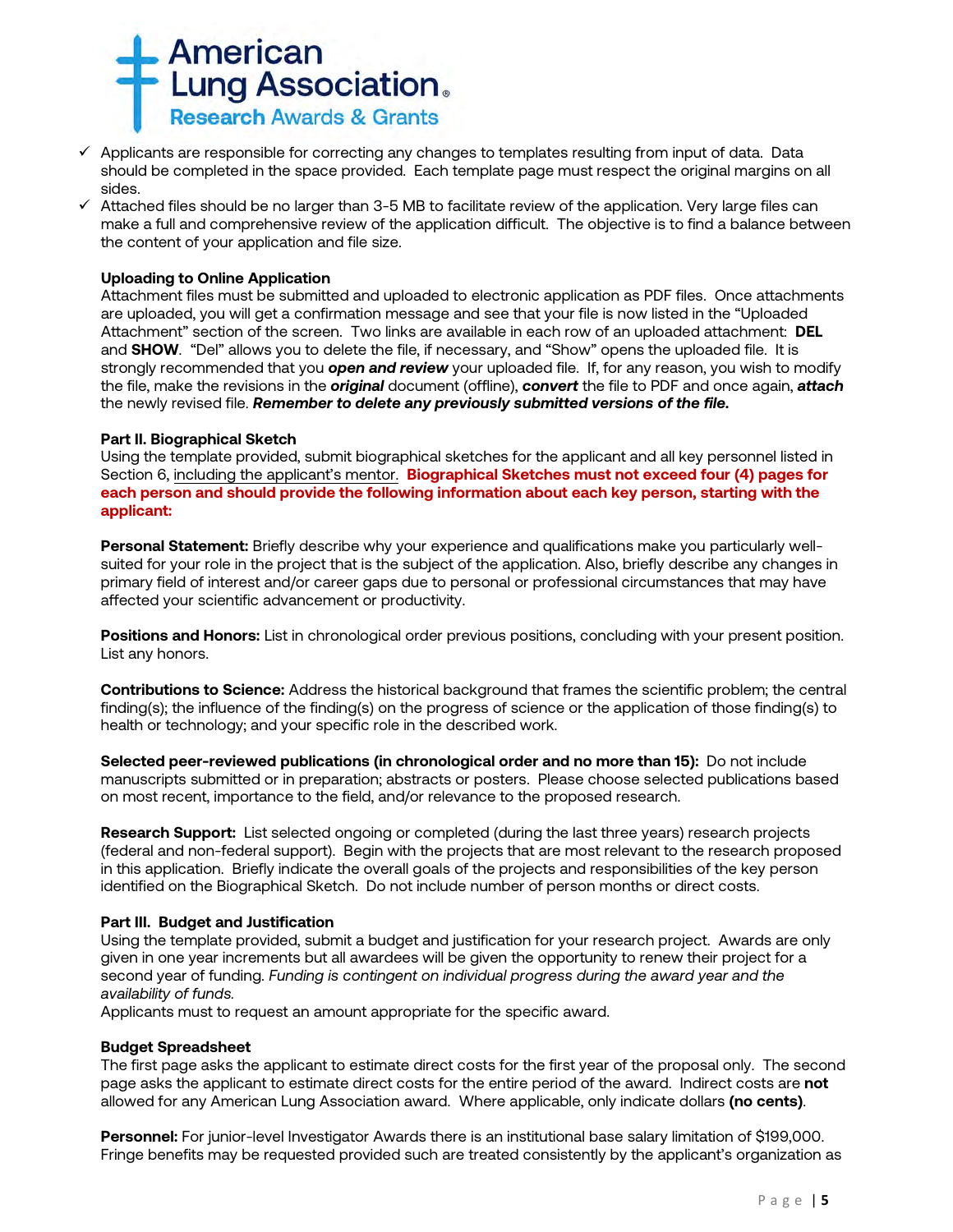

a direct cost. No more than 75% of funds may be used for an awardee's salary and/or fringe benefits. There are no salary caps for other personnel.

**Equipment:** Itemize equipment with costs. Equipment is defined as an item that costs \$500 or more, has a primary function related to the research project, and ordinarily has a usable life expectancy of one year or greater. No more than 30% of the total award budget may go to fund the purchase of permanent equipment.

**Supplies:** Itemize supplies with costs. For example, indicate the number of experimental animals to be used, unit cost per animal, and cost for daily use.

**Discretionary Funds:** No more than \$2,500 per annum may be used for travel or publication costs directly related to the American Lung Association- funded project and within the scope of the award terms and conditions.

**Other Project Support Expenses:** No award shall be used for the purchase of furniture, computers, the construction or renovation of facilities, payment of honoraria, membership dues or tuition, purchase of textbooks or periodicals or payment for secretarial support.

*Total Costs may not exceed allowable award amounts. Correct arithmetic is the applicant's responsibility.*

**Budget Justification:** Please provide a justification for the proposed budget for the **first year** only. **The budget justification must not exceed three (3) pages.** 

#### **Part IV. Resources**

Using the template provided, describe the institutional resources available for the project. **The resource section must not exceed two (2) pages.**

**Facilities:** Specify the facilities to be used for the conduct of the proposed research. Indicate the performance sites and describe capacities, pertinent capabilities, relative proximity, and extent of availability to the project. Under "Other," identify support services such as machine shop, electronics shop, and specify the extent to which they will be available to the project. Use continuation pages if necessary.

**Equipment:** List the most important equipment items already available for this project, noting the location and pertinent capabilities of each.

#### **Part V. Other Support**

Using the template provided, list any and all active and pending support for each key personnel. **No page limit applies to the Other Support information.**

Other Support includes all financial resources, whether Federal, non-Federal, commercial or institutional, available in direct support of an individual's research endeavors, including but not limited to research grants, cooperative agreements, contracts, and/or institutional awards. *Please specify who the Primary*  **Investigator is for all other support listed.** Prizes or gifts do not need to be included.

The American Lung Association will not award funds to duplicate any work that is being supported by other funding agencies. Budgetary overlap is **not** permitted; however, scientific overlap will be evaluated on an individual basis. In cases of significant scientific overlap a successful applicant will have the option to choose between the American Lung Association award and that of the other organization.

#### **Part VII. Research Plan**

*Please note: Page limits, language and format requirements listed in the Language and Format Requirements must be adhered to in preparing your research plan. Not adhering to format and page limitations may result in an application being administratively withdrawn.*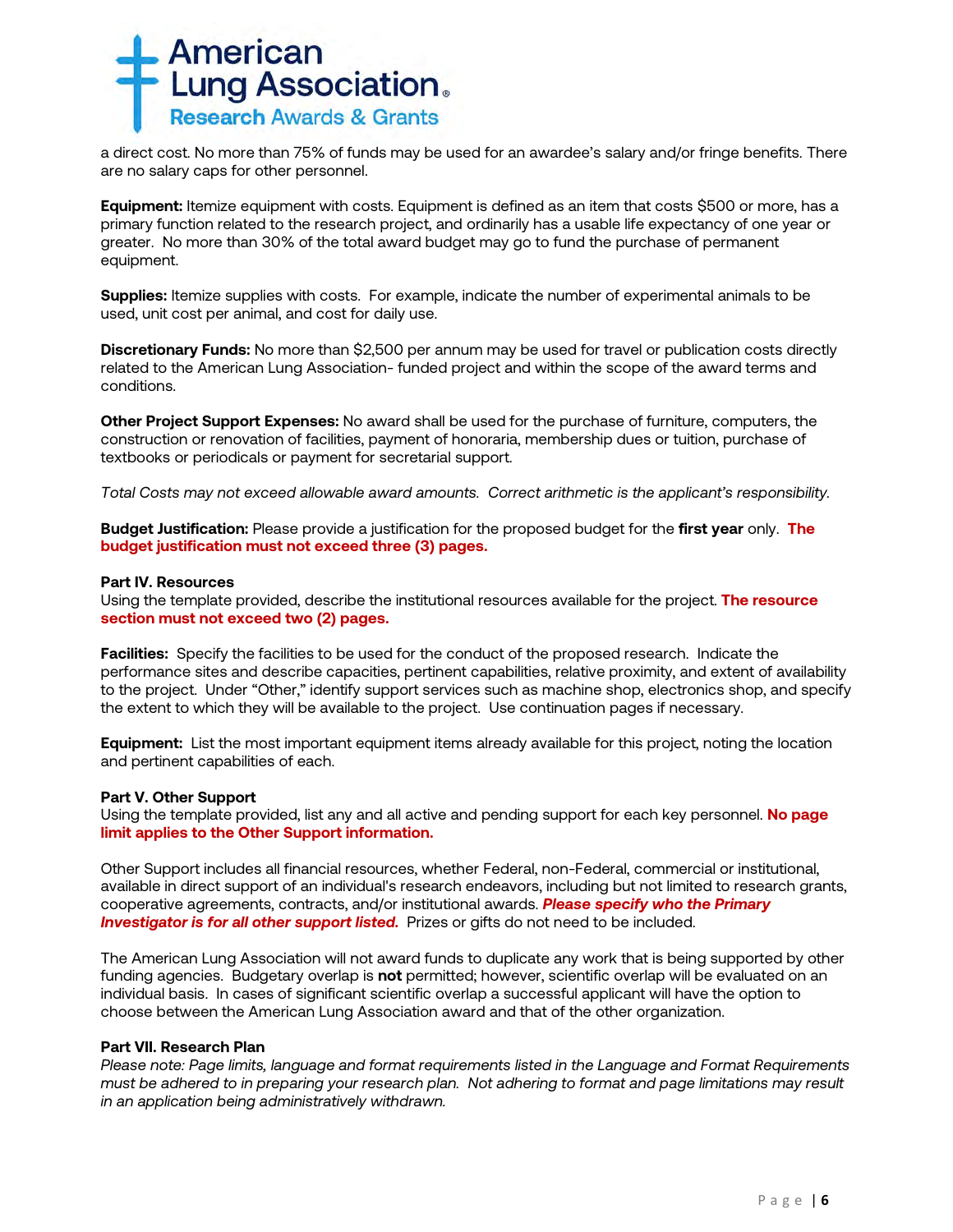

**Specific Aims**: State concisely the goals of the proposed research and summarize the expected outcome(s), including the impact that the results of the proposed research will exert on the research field(s) involved. **The Specific Aims section must not exceed one (1) page.**

List succinctly the specific objectives of the research proposed, e.g., to test a stated hypothesis, create a novel design, solve a specific problem, challenge an existing paradigm or clinical practice, address a critical barrier to progress in the field, or develop new technology.

Aims must not be too general, such as "*To define the determinants of maximal expiratory flow*," but rather *"To study the influence of static lung recoil on maximal flows."* Your statement should be limited to what can be accomplished during the award period.

**Research Strategy:** Organize the Research Strategy in the specified order using the instructions provided below. Start each section with the appropriate section heading — Significance, Innovation and Approach. Cite published experimental details in the Research Strategy and provide the full reference in the References section. **Applicants are limited to 6 pages.**

## *Significance*

- Explain the importance of the problem or critical barrier to progress in the field that the proposed project addresses.
- Explain how the proposed project will improve scientific knowledge, technical capability, and/or clinical practice in one or more broad fields.
- Describe how the concepts, methods, technologies, treatments, services, or preventative interventions that drive this field will be changed if the proposed aims are achieved.
- Explain how this research will impact your future goals or directions, as long as a clear distinction is made between your immediate and long-range plans.

#### *Innovation*

- Explain how the application challenges and seeks to shift current research or clinical practice paradigms. This provides an opportunity to demonstrate your knowledge and ability in this area, and to synthesize large volumes of information into a succinct and cohesive statement.
- Describe any novel theoretical concepts, approaches or methodologies, instrumentation or interventions to be developed or used, and any advantage over existing methodologies, instrumentation, or interventions. Clearly synthesize your own contributions to the field, and demonstrate your relative stature in the area.
- Explain any refinements, improvements, or new applications of theoretical concepts, approaches or methodologies, instrumentation, or interventions.

## *Approach*

- Explain why you have chosen to address a particular portion of the overall problem and why you have chosen a particular approach. Discuss your preliminary studies, data and/or experience pertinent to this application and specify all novel data.
- Describe the overall strategy, methodology, and analyses to be used to accomplish each of the specific aims of the project. For each aim, include how the data will be collected, analyzed, and interpreted (e.g., number of experiments, types of measurements to be made).
- Discuss potential problems, alternative strategies, and benchmarks for success anticipated to achieve the aims. This should include discussion of what you will do if conflicting and contradictory data are obtained.
- If the project is in the early stages of development, describe any strategy to establish feasibility, and address the management of any high risk aspects of the proposed work.

**Assurances:** State concisely how assurances will be met within the confines of the proposed research project. Assurances must not exceed two (2) pages.

**Human Subjects:** When human subjects or material obtained from such subjects are used in the proposed project, the application must state how the rights and welfare of the individual subjects are protected and assured. Include consent forms and questionnaires in appendix, if applicable. If the proposed research project involves human subjects, the population sampled shall be inclusive of the general population, of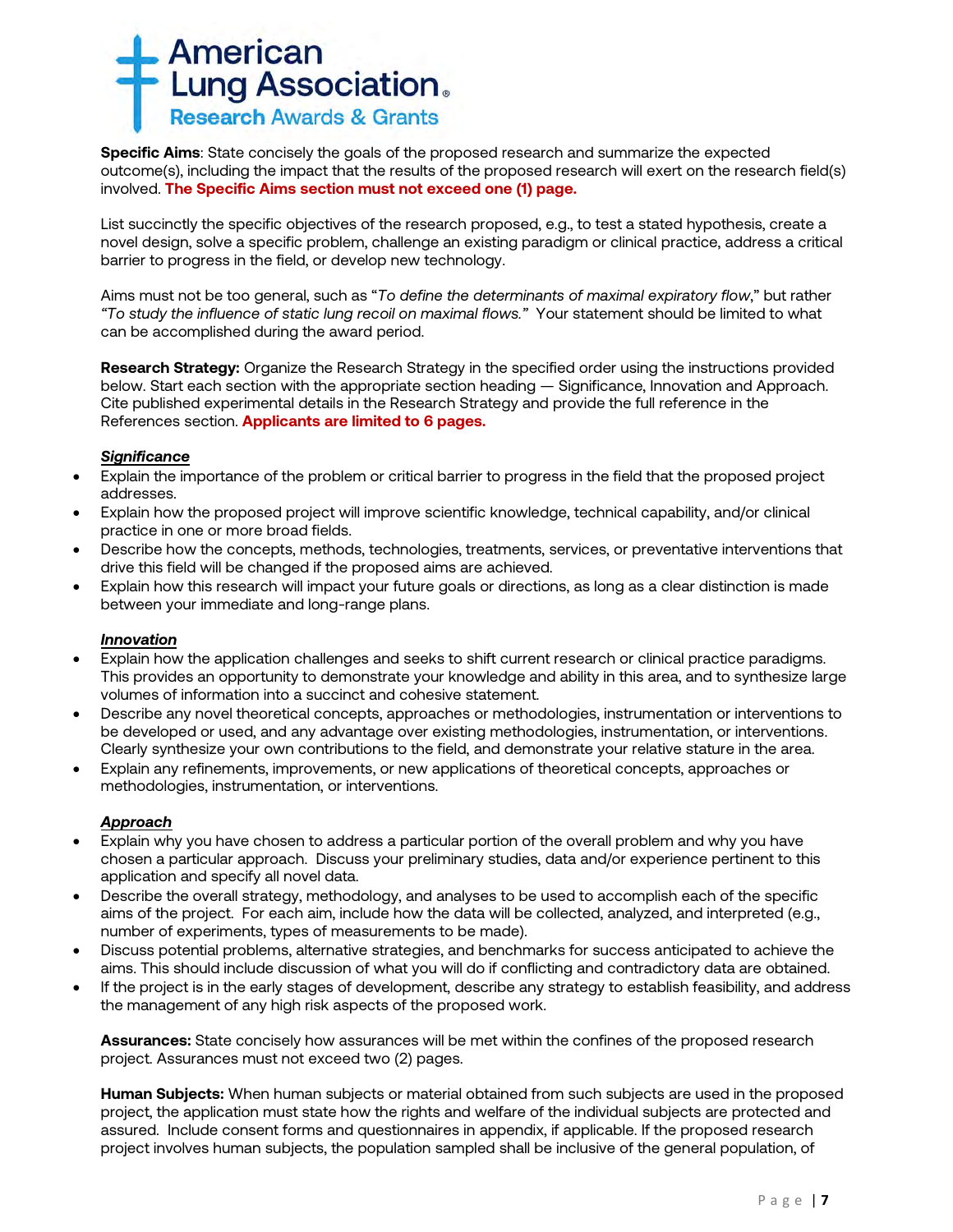

relevance to the scientific question posed, without restriction in regard to gender, race, age, and socioeconomic status. Proposals that intentionally restrict the population sampled must include a compelling scientific rationale for such design.

**Animal Use and Justification** When animals are used in the project, the application must include a succinct and complete description of the following five points:

- Provide a detailed description of the proposed use of the animals in the work outlined in the Research Strategy section. Identify the species, strains, ages, sex, and numbers of animals to be used in the proposed work.
- Justify the use of animals, choice of species and numbers to be used. If animals are in short supply, costly, or to be used in large numbers, provide an additional rationale for their selection and numbers.
- Provide information on the veterinary care of the animals involved.
- Describe the procedures for ensuring that discomfort, distress, pain, and injury will be limited to that which is unavoidable in the conduct of scientifically sound research. Describe the use of analgesic, anesthetic, and tranquilizing drugs and/or comfortable restraining devices, where appropriate, to minimize discomfort, distress, pain, and injury.
- Describe method of euthanasia to be used and the reasons for its selection. State whether this method is consistent with the recommendations of the American Veterinary Medical Association (AVMA) Guidelines on Euthanasia. If not, include a scientific justification for not following the recommendations.

### **Biohazard Materials**

When biohazard materials, defined as recombinant, infectious and tumor selected agents (i.e. radioisotopes) that may be detrimental to normal organisms upon controlled exposure are used:

- Describe procedures that will be used to monitor possession, use and transfer of the Select Agent(s).
- Describe plans for appropriate biosafety, bio-containment and security of the Select Agent(s).
- Describe the bio-containment resources available at all performance sites.

## **References: References must not exceed five (5) pages**.

**Appendix:** May contain additional and relevant material such as letters of support, questionnaires and/or consent forms. No other material such as preliminary data, photographs/images or publications, is allowed in the appendix. **The appendix is limited to 5 pages.**

#### **Part VIII. Department Head Statement Letter**

Please note: The Sponsor and/or Department Head Statements are separate from the 3 Letters of Recommendations required**.** *A Department Head Letter on institutional letterhead is required.*

#### *Content of Department Head Statement:*

- 1. State the applicant's current and projected status during the initial term of the award.
- 2. State the applicant's faculty title and from what academic institution does the applicant currently hold his/her faculty appointment. **The Department Head Statement must be explicit as to whether or not the applicant currently holds a faculty appointment, and/or if the applicant will be promoted to faculty between the time of application and award commencement. Without the confirmation of faculty status, the applicant will be disqualified.**
- 3. State the applicant's future path at your institution and plan for academic development.
- 4. State your department's financial and space commitment to the applicant's career, and to the American Lung Association's project being submitted.
- 5. Describe the intellectual environment and your involvement in the applicant's award.
- 6. Guarantee that the budget does **not** overlap with any existing or pending support of the application's collaborations (including NIH-type other support information, from all collaborating scientists).
- 7. State minimum percent of overall effort and guaranteed time to be protected for research.
- 8. State whether you also function as the applicant's mentor.

### **Part IX. Significance to the American Lung Association Mission**

Using the template provided, produce a one page narrative as to how your proposed research project will